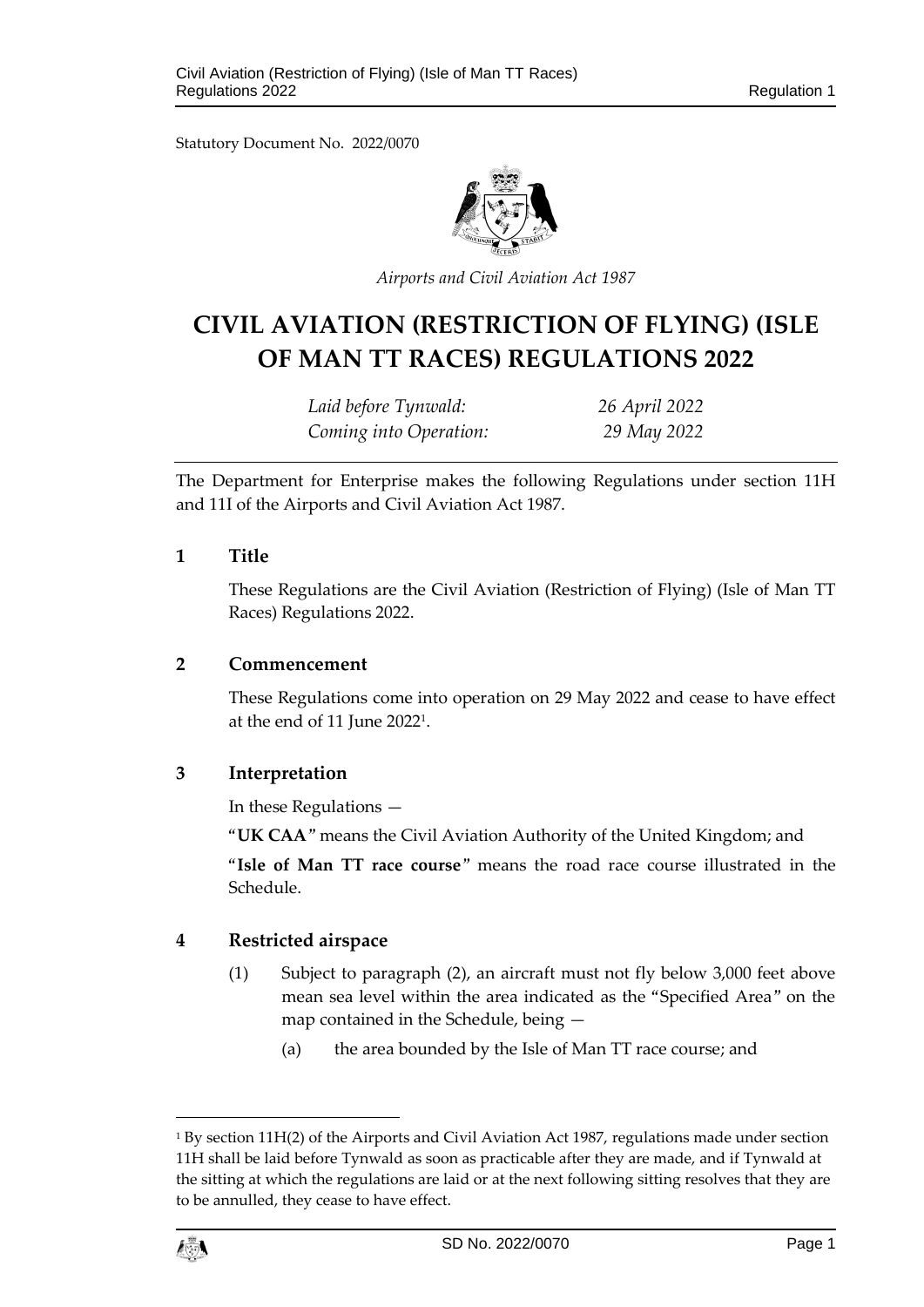(b) an area 1000 metres wide outside and abutting the Isle of Man TT race course;

when that airspace is notified as being active.

- (2) Paragraph (1) does not apply to any aircraft that is flying with the permission of the Department or an authorised person.
- (3) The Department or an authorised person may grant permission under paragraph (2) subject to such conditions as the Department or authorised person may specify.

## **5 Offences and Penalties**

- (1) Subject to paragraph (2) a person who contravenes the requirement imposed under regulation 4(1) commits an offence and is liable on summary conviction to a fine not exceeding level 4 on the standard scale.
- (2) If it is proved that an act or omission of a person that would otherwise have been a contravention by the person of a provision specified in paragraph (1) was due to any cause not avoidable by the exercise of reasonable care by the person, the act or omission is to be taken not to be a contravention by the person of the provision.

**MADE 23 MARCH 2022**

**DR ALEX ALLINSON** *Minister for Enterprise*

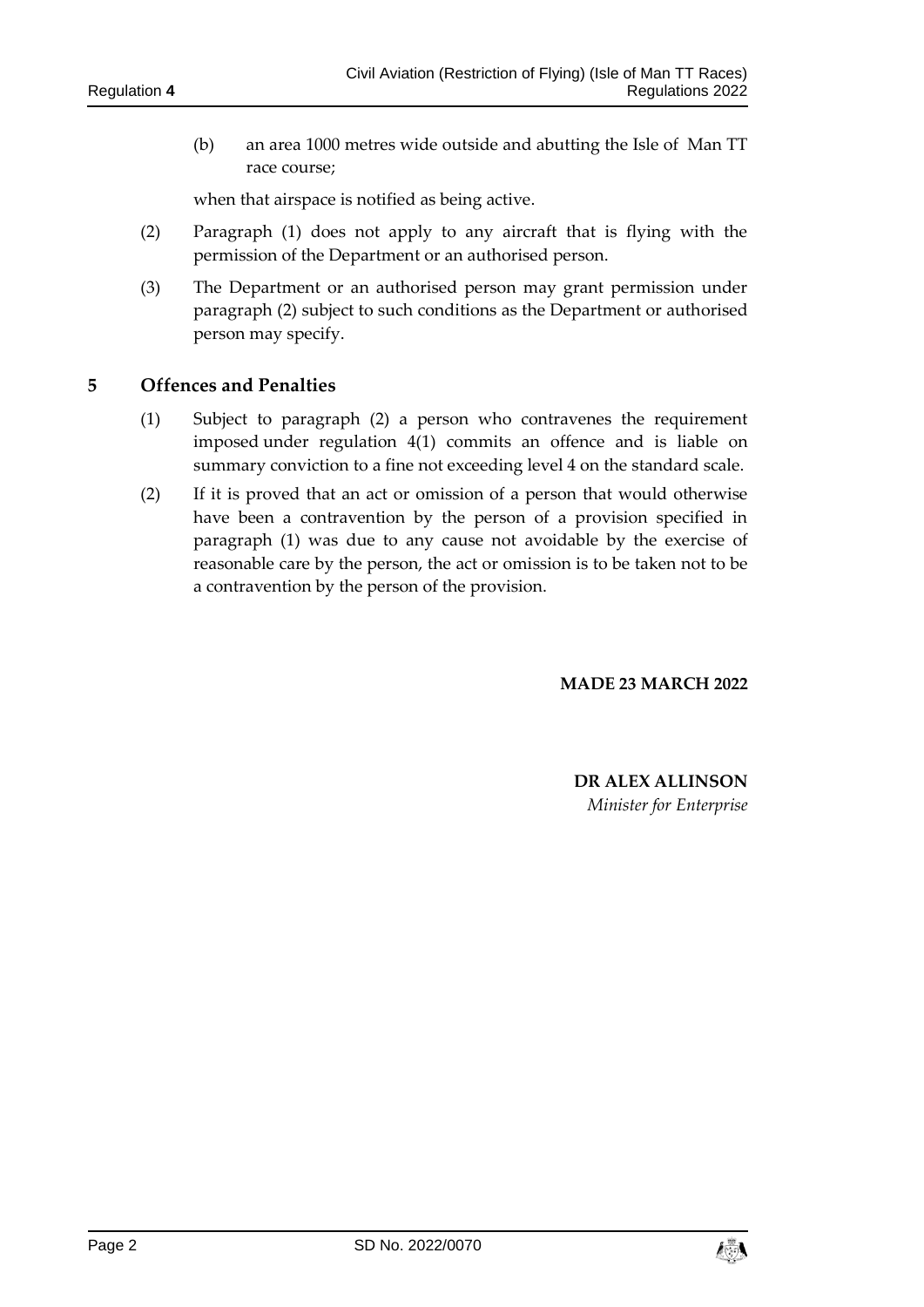# **SCHEDULE**

#### **ISLE OF MAN TT RACE COURSE**

#### **[REGULATION 4(1)]**